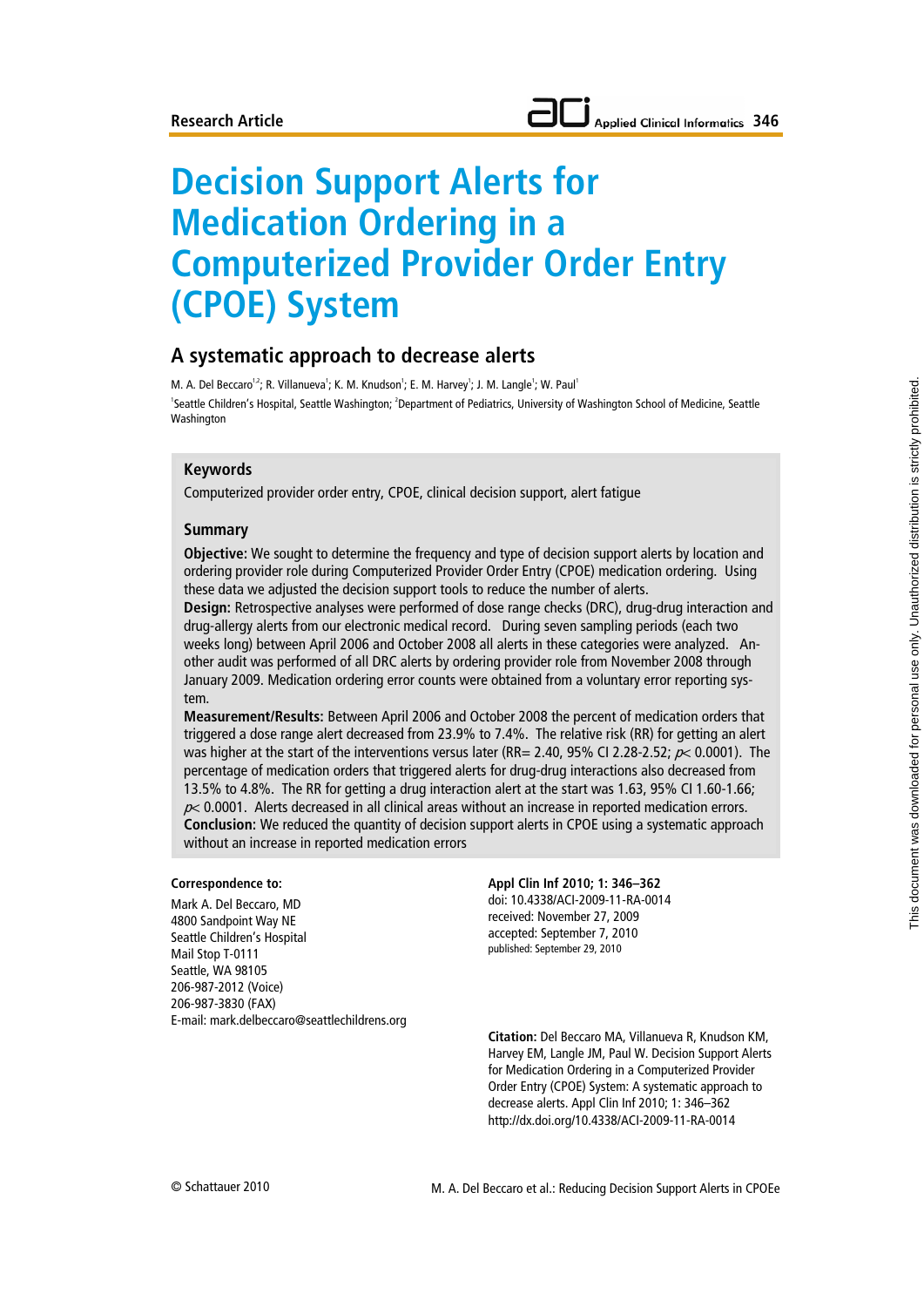# **Introduction**

While it may seem empirically obvious that having alerts programmed in a Computerized Provider Order Entry (CPOE) system would reduce the number of errors during the ordering process it is not clear where the ideal balance between too many and too few alerts should be set. There are also few if any studies describing a systematic methodology to categorize alerts and reduce the frequency of alerts in a pediatric setting covering both inpatient and ambulatory (specialty) clinics using commercially available CPOE and decision support tools. We sought to reduce decision support alerts that display to providers during the CPOE process. We will describe a series of interventions and the corresponding reduction in alerts.

# **Background**

The Institute of Medicine (IOM) report "To Err is Human: Building a Safer Health System" was released in 1999 [1] and spurred a debate in the public and health community on how to improve patient safety. The IOM specifically recommended the use of electronic medication order entry with computerized decision support. Subsequently the Leapfrog group included (CPOE) to their scorecard as a measure of a health care organization's quality and safety ranking [2]. Fortescue et al. reported in 2003 on a review of over ten thousand inpatient orders that showed an error rate of 5.7% with 74% of these errors occurring in the ordering stage [3]. Their analysis concluded that a great majority of these errors could have been prevented by three strategies, one of which included CPOE with clinical decision support. The reduction of medication errors with CPOE systems has been validated by several inpatient pediatric studies [4-6]. More recently, Leapfrog now includes dose range checking and other decision support features in their 2009 CPOE scorecard.

The use of real time clinical decision support with CPOE systems has been shown to decrease errors in digoxin dosing [7], renal dosing [8], drug laboratory interactions in an ambulatory setting [9], antibiotic selection [10], and in ambulatory ordering in elderly [11]. A meta-analysis showed that CPOE and clinical decision support systems can reduce medical errors but lacked sufficient power to detect improvement in adverse drug events [12]. The authors also pointed out that these studies were performed on home grown systems and not on large commercial applications.

Despite these studies showing improvement in safety during the ordering process several studies reported rates of providers overriding alerts ranging from 50% to over 90% of the time [9, 13-15]. A recent study of the Veteran's Administration CPOE system by Lin et al. looked at critical drugdrug and drug-allergy alerts and found an override rate of 87% for these important alerts [16]. A similar override rate was found in an analysis of ambulatory prescribing [17]. There is a growing concern about unintended consequences of CPOE including desensitization to alerts or "alert fatigue" [18] or poor signal-to-noise ratio [19]. Efforts to improve the signal-to-noise ratio and appropriateness of alerts have resulted in decreased alert burden but it is not known if the quality of clinical care has improved [20]. There are few if any studies that have looked at strategies to reduce the alerts that occur during the CPOE process.

# **Research Hypothesis**

The frequency of decision support alerts can be systematically reduced over time without increasing the reported rate of errors associated with the CPOE process.

# **Methods**

## **Setting**

Seattle Children's Hospital (SCH) is the tertiary referral center for pediatric care (0 to 21 years of age) for the states of Washington, Alaska, Montana and Idaho. It also serves as the primary pediat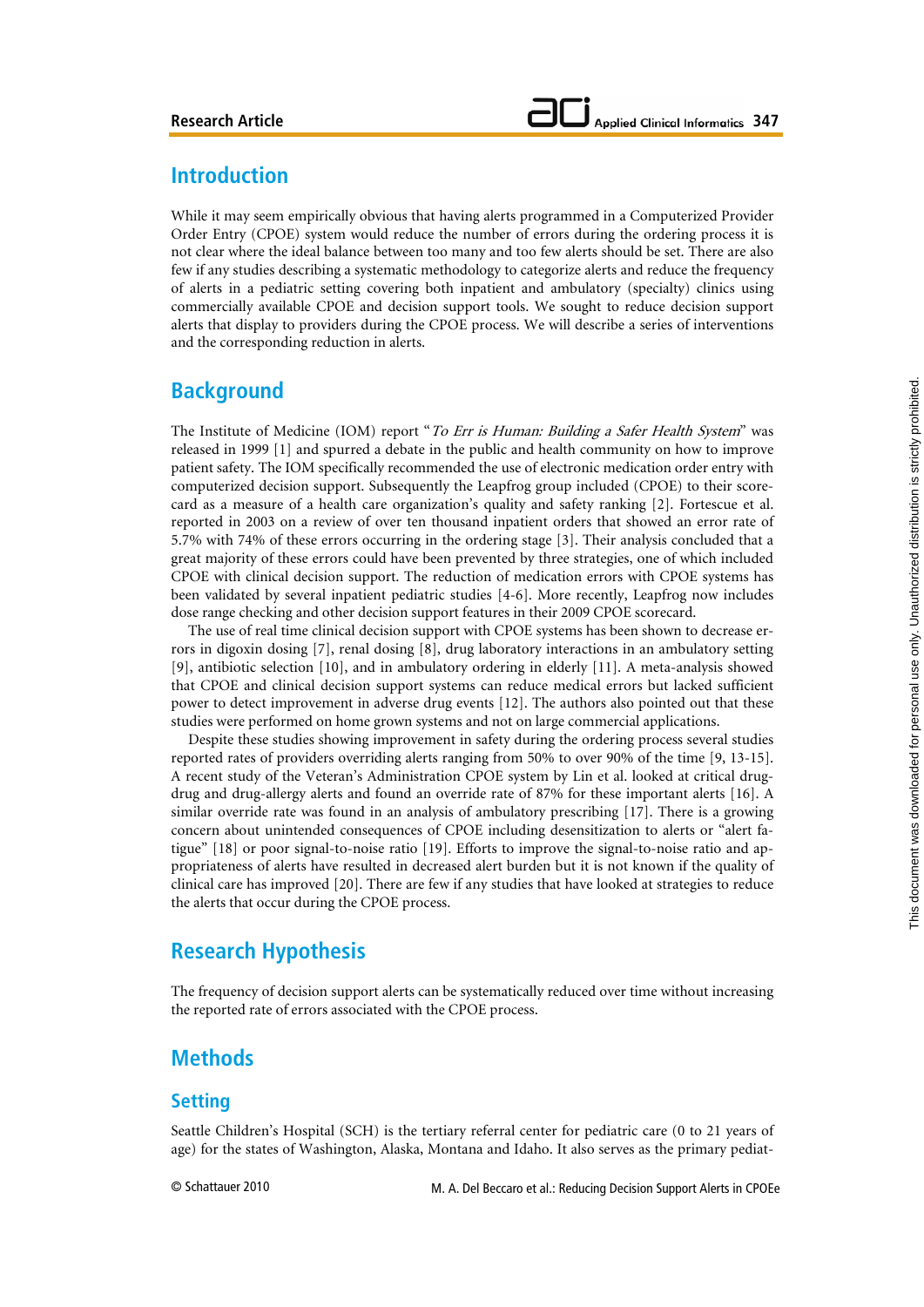ric community hospital for the Seattle area. The hospital is the primary teaching site for pediatrics and pediatric subspecialties for the University of Washington and for other residency programs within Washington State. During the course of the period of this study there were approximately 13,000 inpatient, 38,000 ED, 13,000 surgical and 200,000 ambulatory specialty clinic visits per year.

## **Software**

CPOE was implemented in November of 2003 for all orders on all inpatient units, intensive care units, ED, and the peri-operative areas using the Cerner Millennium system (Kansas City, MO). In January 2006 the Cerner Millennium PharmNet software was implemented which displays alerts to the pharmacist's verification screens. In June of 2006 the CPOE rollout continued in the subspecialty ambulatory clinics for all orders including take home prescriptions.

The dose range and drug interaction software module (Cerner Multum) was incorporated in each phase of the CPOE implementation. The Multum database came with standard content that could be modified at the system level but not by individual users. Drug doses were checked for under or over dosing based on body weight, body surface area, age, or other standard dosing parameters (e.g route). Drug-drug interaction alerts in Multum were classified as high, medium or low severity. While we do not have access to the Multum classification logic the following examples of high severity drug-drug pairs that result in interaction alerts should be illustrative: selective serotonin reuptake inhibitors and monoamine oxidase inhibitors or enoxaparin and aspirin. Multum did not have disease or provider/role specific dosing or provider specific drug interaction checking modules at the time of this study. SCH also did not use alerts for duplicate medication order checking at the time of this study.

Prior to the 2003 CPOE implementation, SCH customized the Multum dose range tables for 250 of the most frequently used drugs in the SCH formulary. The dose range check (DRC) customizations were designed to fit the formulary of our institution where our formulary was different from the standard age and weight based dosing in Multum. In addition, SCH configured the drug-drug interaction alerts to show only high severity alerts to the ordering providers.

## **Alert Feedback to Ordering Provider**

The DRC system alerted providers for dosing outside of the specified ranges (e.g. dose per kg, body surface area, or age) or for doses for which there were no established dose ranges. The DRC alerts displayed as a pop up window after the order was signed but before the order was transmitted to pharmacy. Providers were given the suggested proper dosing and offered the choice to override the alert, modify the order or cancel the order. If the provider choose to override the alert they then had to select a reason from a menu or choose "other" and enter a free text reason. Example menu choices included: disagree with recommendation; treatment plan requirement; etc. A provider could receive more than one DRC alert per order based on the following sequence:

- 1. Provider entered order that had a DRC violation and received an alert
- 2. Provider responded to and modified dose but new dose still violated DRC rule
- 3. Provider responded to second alert and again either canceled order, modified the order or overrode the alert

A different user feedback display was seen for allergy alerts and drug-drug interaction alerts. The allergy alert was displayed after the order was signed. Drug-drug interaction alerts warned the provider of drug combinations that could have changed the metabolism or biologic effect of the drugs or could have increased side effects of one or both medications. The provider could continue with the order or cancel the order. The system configuration did not allow accurate capture of provider response to the drug-drug or allergy alerts.

#### **Alert Data**

Retrospective analyses were performed of all DRC, drug-drug interaction and drug-allergy alerts during seven separate sampling periods: April 6-20, 2006; April 21–May 4, 2006; September 29–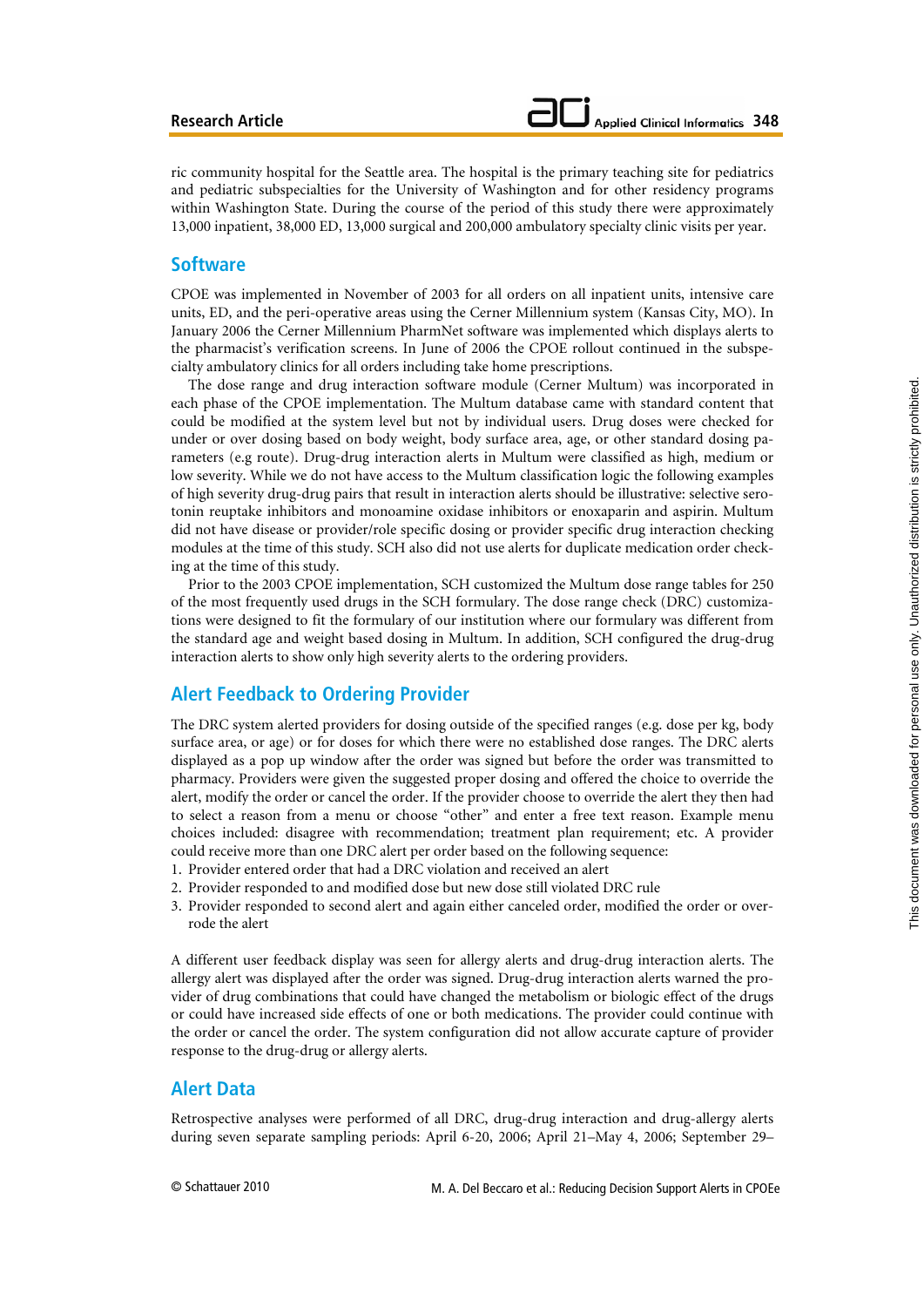October 13, 2006; May 6–20, 2007; August 27–September  $10^{th}$ , 2007; and October 1–14, 2007 and Oct 1–14, 2008. The dates were chosen based on pharmacist availability to extract the data.

The type of alert, location and alert details were pulled into a report for each of the time periods above. Override data were also captured for the DRC alerts. These data were used to quantify the number of alerts, clinical location where the alert occurred and the provider role (e.g. physician, nurse practitioner) in order to assess if there were unique patterns of alerts by location or provider type. In addition, the first 100 alerts in each period were further characterized by one of the authors (RV) into the following four areas:

- 1. No dose range adjustment possible due to software or knowledge limitations (Examples: dosing interval too long to calculate appropriate cumulative daily dose (e.g. dosing interval greater than 24 hours); or no established dosing in pediatrics)
- 2. Alert logic not correct (e.g. dosing range logic did not match formulary and clinical practice)
- 3. Unable to determine (provider cancelled order which does not prompt or record reason for cancelled order) or
- 4. Legitimate alert due to provider error (provider dosing incorrect for weight, age, route or other error according to formulary standards and clinical practice).

These detailed data were used to make changes to the DRC logic tables (see section "Decision Support Changes" below). All medication orders and DRC alerts for the period November 1st 2008 through January  $31<sup>st</sup>$  2009 were analyzed for the type of medication order (acetaminophen, etc) and the order provider role (e.g. attending physician). This sample was specific to DRC alerts. The analysis was used to determine the quantity of alerts by provider type to see if a particular DRC was significantly impacting a specific role and contributing to potential alert fatigue.

#### **Medication Error Data**

Medication error data were extracted from a separate voluntary error and complaint reporting database. Any staff could enter data through a secure web portal to report patient safety issues including medication errors. Seattle Children's encouraged staff to use this system and each year an increased number of reports were logged. The number of complaints and errors increased from 8967 in 2006 to 11,109 in 2009. Medication errors were extracted from this system. Authors (EH, JL) regularly reviewed these data as part of their medication and patient safety roles.

#### **Decision Support Changes**

All authors met as a group and reviewed the data for each type of alert and to discuss principles for adjusting the decision support rules. The institutional roles of the authors included the Pediatrician in Chief and Chief Medical Information Officer (MDB), the Pharmacy Quality Manager (EH), the Director of Patient Safety (JL) and the Informatics Pharmacists (RV, KK, WP). After these changes were agreed upon, the informatics pharmacists changed the decision support rules. These same pharmacists were responsible for all aspects for the pharmacy system configuration and worked with the Pharmacy Quality Manager (EH) to assure the online medication formulary recommendations were updated to remain consistent with the CPOE ordering system. Pharmacists spent a total of approximately 160 hours divided as follows: developing the database queries (16 hours); data extraction and analysis (84 hours); adjusting the DRC tables (30 hours); and drug interaction changes (30 hours).

Dose range limits were changed for 287 medications. Example adjustment included increasing the dose range upper limits of normal (e.g. cephalosporin antibiotics), eliminating the lower limit of normal for medications that could be tapered (e.g. steroids, opioids/analgesics, anticoagulants) or allowing a higher variance from the normal dose range (e.g. the variance for both upper and lower range of normal for the drug levetiracetam was increased from 25% to 50%). An additional 74 medications had decisions support rules changed to add, modify or inactivate age, weight or route logic in order to decrease alerts and better match the formulary.

Drug-drug interaction checking changes included downgrading of the drug-drug severity classification for selected medications (e.g between tumor necrosis factor (TNF) blockers and immuno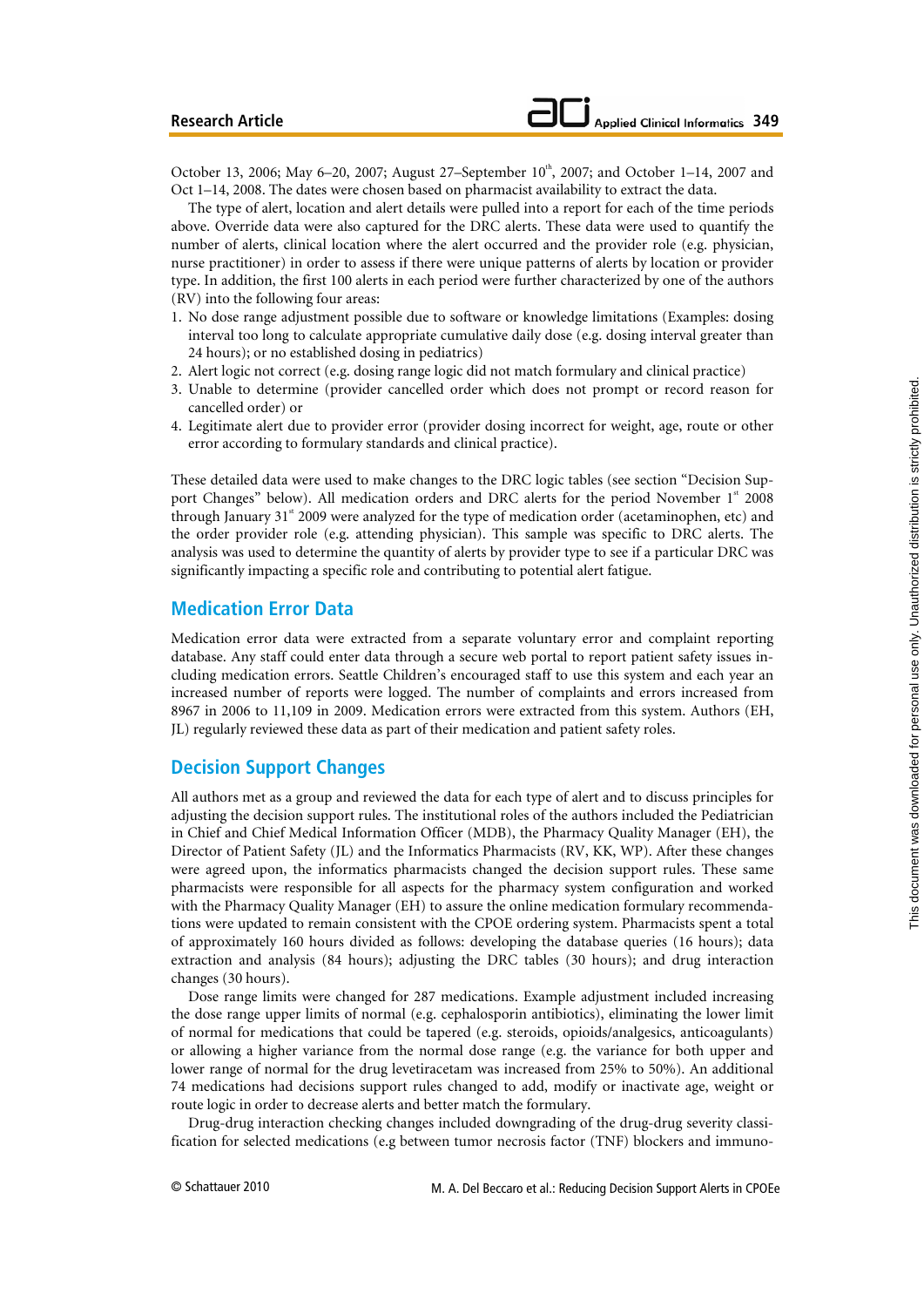suppressive or myelosuppressive agents or between albuterol and propranolol). The decision to downgrade the drug-drug interaction alerts were made based on the likelihood and severity of a patient safety event if the alert was not present. For example, the providers who ordered TNF and other immunosuppressive agents were either oncologists or transplant providers who were well aware of these interactions and the alert was not going to alter standardized drug treatment protocols. The drug-drug interaction changes are shown in  $\blacktriangleright$  Appendix Table 1. Once a drug-drug interaction combination was downgraded from severe to moderate the providers would no longer receive the interaction warning (see Section "Software" above).

## **Statistical Tests**

Relative risks, confidence intervals and  $p$  values were obtained using the Center's for Disease Control EpiInfo software version 6.04.d Stat Calc Chi-square test to determine the statistical difference in alert rates for the sampling periods.

# **Results**

## **Dose Range Checking Alerts: April 2006 through August 2008 Audits**

The number of DRC alerts and percentage of orders that triggered an alert by clinical area are shown on  $\blacktriangleright$  Table 1 and  $\blacktriangleright$  Figure 1 (insert about here). The percent of medication orders that triggered a DRC alert for all providers plus pharmacists decreased from 23.9% in May of 2006 to 7.4% in October of 2008. Provider alerts decreased from 13.2% to 4.8%.

The increase in the total number of DRC alerts in the September 2006 data collection period corresponded to the first few months post implementation of CPOE in the ambulatory clinic and mandatory use of the prescription writer in the ambulatory clinics.

In order to compare the early versus later rate of DRC alerts, we examined the first two time periods of 2006 versus the last two time periods (2007 and 2008). This analysis also allowed us to exclude the September 2006 data due to the special cause effect of the ambulatory clinic CPOE implementation. The total number of DRC alerts were significantly lower for each clinical area, providers as a whole, pharmacists as a whole and for all DRC alerts as a whole ( $\blacktriangleright$  Table 2).

We further analyzed the reduction in DRC alerts for specific medications by comparing the start of the study period (April 2006) versus later (May 2007). As shown in Table 1 the total number of DRC alerts in the Inpatient, Emergency, PACU and Ambulatory settings was 2226 in April 2006 versus 1130 during May 2007. In the April 2006 audit there were 66 medications that had at least ten alerts versus 33 medications in the May 2007 audit period. Similarly there were nine medications with greater than 40 alerts in the April audit versus only one in the May 2007 audit. The ten most frequent DRC alerts in April 2006 all showed significant decreases in alerts by May of 2007  $(\blacktriangleright$  Table 3).

The percent of DRC alerts where the provider overrode the alert was high in all settings and did not change during the time period ( $\blacktriangleright$  Table 4).

## **DRC Alerts by Provider Role and Medication: November 2008 through January 2009 Audits**

During the time period of November 2008 through January 2009 there were 14,325 DRC Alerts. Table 5 shows the frequency of alerts for all medications that had at least 100 alerts. It was possible to receive more than one alert per order (see explanation in Methods section). Using the results shown in  $\blacktriangleright$  Table 5 we targeted specific changes to the DRC rules to reduce the number of alerts. For example, levetiracetam orders resulted in the second most DRC alerts in our sample. Following the review of these data, we revised the DRC table for levetiracetam in mid February 2009. The revisions added more data for age and weight specific criteria to the alert logic for this medication.

Table 6 shows the top 20 alerts and the total number of alerts for the ordering providers by role. Residents placed most orders in the inpatient setting. In the ambulatory setting orders were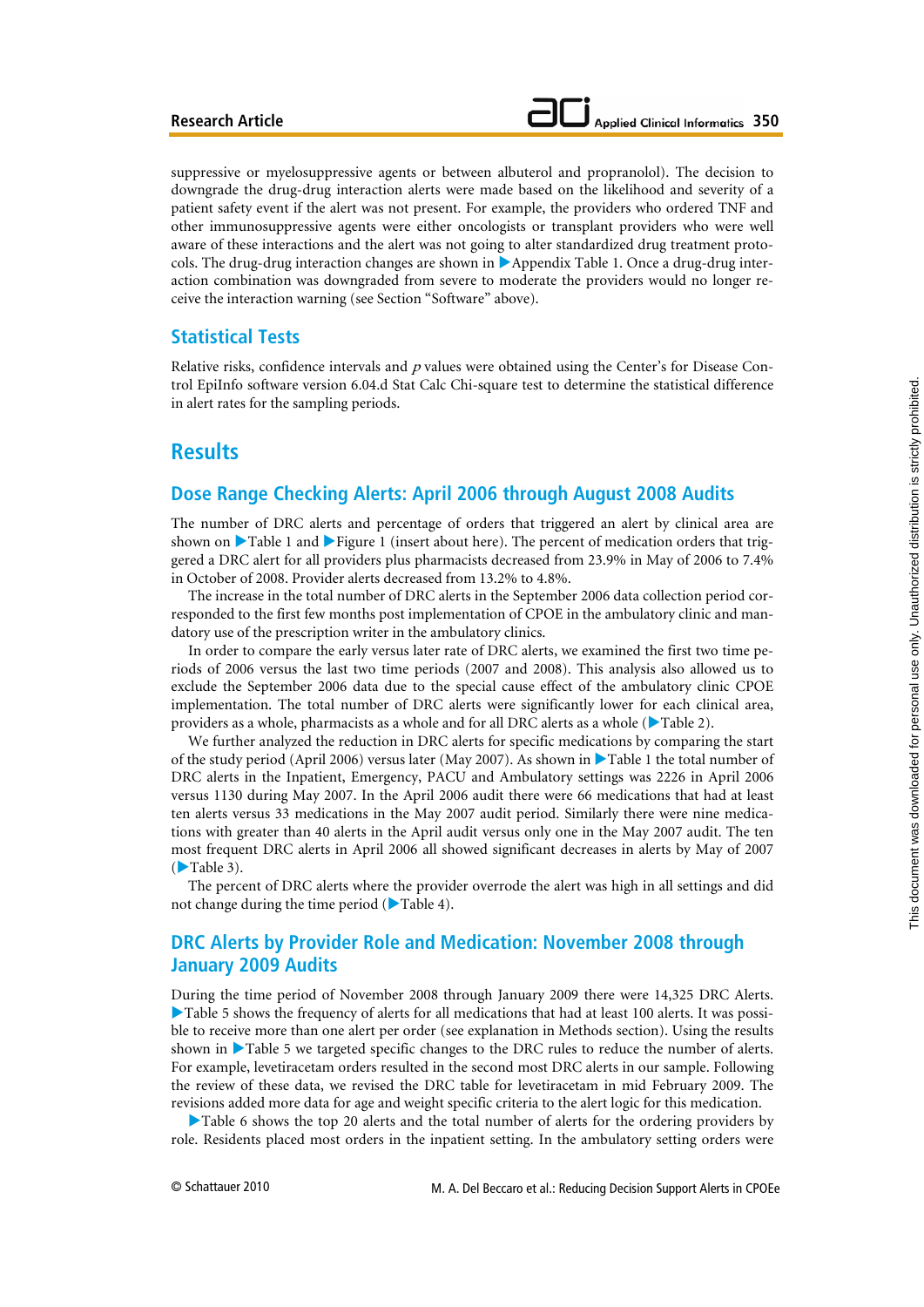fairly evenly divided between attendings, residents, nurse practitioners and RNs (mostly prescription refills) while fellows ordered less than five percent of medications or prescriptions. Other roles with a small number of orders and alerts are not shown in  $\blacktriangleright$  Table 6 (e.g. physician assistants, dentists, nurse anesthetists, etc).

 $\blacktriangleright$  Table 7 similarly shows the data for the medical assistants (MA), medication intake coordinators (MIC) and pharmacists. The MAs and MICs entered the medication history through a parent interview process as part of the medication reconciliation process. These entries were not actionable orders but did reside on the medication profile. The DRC alert system was activated by the entry of these "orders". For example, acetaminophen orders triggered the greatest number of alerts for the MIC position ( $N = 938$ ). The MIC saw 83% of all DRC alerts triggered by acetaminophen (938/1124). The profile was reviewed by the ordering provider after the MIC entered the medication history.

The MICs and MAs saw a combined total of 2,903 DRC alerts or 20% of all DRC alerts during this time period. The most common reason for these alerts was an alert message that stated the dose range could not be computed because of insufficient data to calculate a daily dose. The MICs and MAs would also see alerts for medications prescribed that were not on our formulary and thus had no pediatric dosing parameters in our system. Pharmacist's alerts were overwhelmingly triggered during the order verification process (displayed as icons showing each alert type) and contained the same information as the prescriber alerts. A small number of pharmacist's alerts occurred when a pharmacist entered an order (pharmacists had and still have a limited scope of medication ordering).

## **DRC Alert Categorization**

There was an increase in the percent of DRC alerts that were considered legitimate over time ( $\blacktriangleright$  Fig. 2). The greatest number of changes to the DRC tables occurred between December of 2006 and the end of March 2007. During that time 219 changes were made compared to 141 changes spread out over the other time periods (see  $\blacktriangleright$  Appendix Table 2).

## **Drug-Drug Interaction Checking and Allergy Alerts**

The drug-drug interaction checking and allergy alert data are show in  $\blacktriangleright$  Table 8. Similar to the DRC alerts, the drug-drug interaction alerts dropped by well over 50%. The greatest decrease in drugdrug interaction alerts occurred between the May and August 2007 audits (14.28% versus 6.09%). This corresponded with the downgrading (from high to moderate) of the interaction for any combination of TNF interaction in late May of 2007. This change alone affected 135 drug combinations widely used at Seattle Children's. Other examples of alerts that were downgraded were between potassium chloride and sprironolactone and between albuterol and propranolol. Using the same two initial and later time periods as in the above DRC analysis showed the relative risk of getting a drug-drug interaction alert was higher comparing the early versus later time periods (1.63 (95% CI 1.60-1.66; p<0.00001).

The allergy alerts increased over time  $(\blacktriangleright$  Table 8). The relative risk of getting an allergy alert was less in the initial versus later time periods (0.56 [95% CI 0.53-0.60]  $p<0.00001$ ). The largest increase in drug-allergy alerts occurred between the May 2006 and September 2006 audit periods which was the time of the ambulatory CPOE go live.

#### **Medication Error Reporting**

The number of reported medication ordering errors ranged from 20 to 49 per month from April 2006 through September 2008. The percentage of orders with a reported CPOE ordering error decreased over time due to the rise in total medication orders (450,000 in 2006 versus 640,000 in 2008). For example, in April and May of 2006 0.1% ( $n = 68$ ) of the 67,398 medication orders  $(1/1000 \text{ orders})$  had an error reported versus 0.06% (n = 60) of the 105,451 medication orders (0.6/1000 orders) for August and September of 2008. The relative risk of a medication error being reported due to the ordering process in April and May of 2006 was higher versus August and September of 2008 (1.36 [95% CI 1.16 – 1.60]  $p<0.002$ ).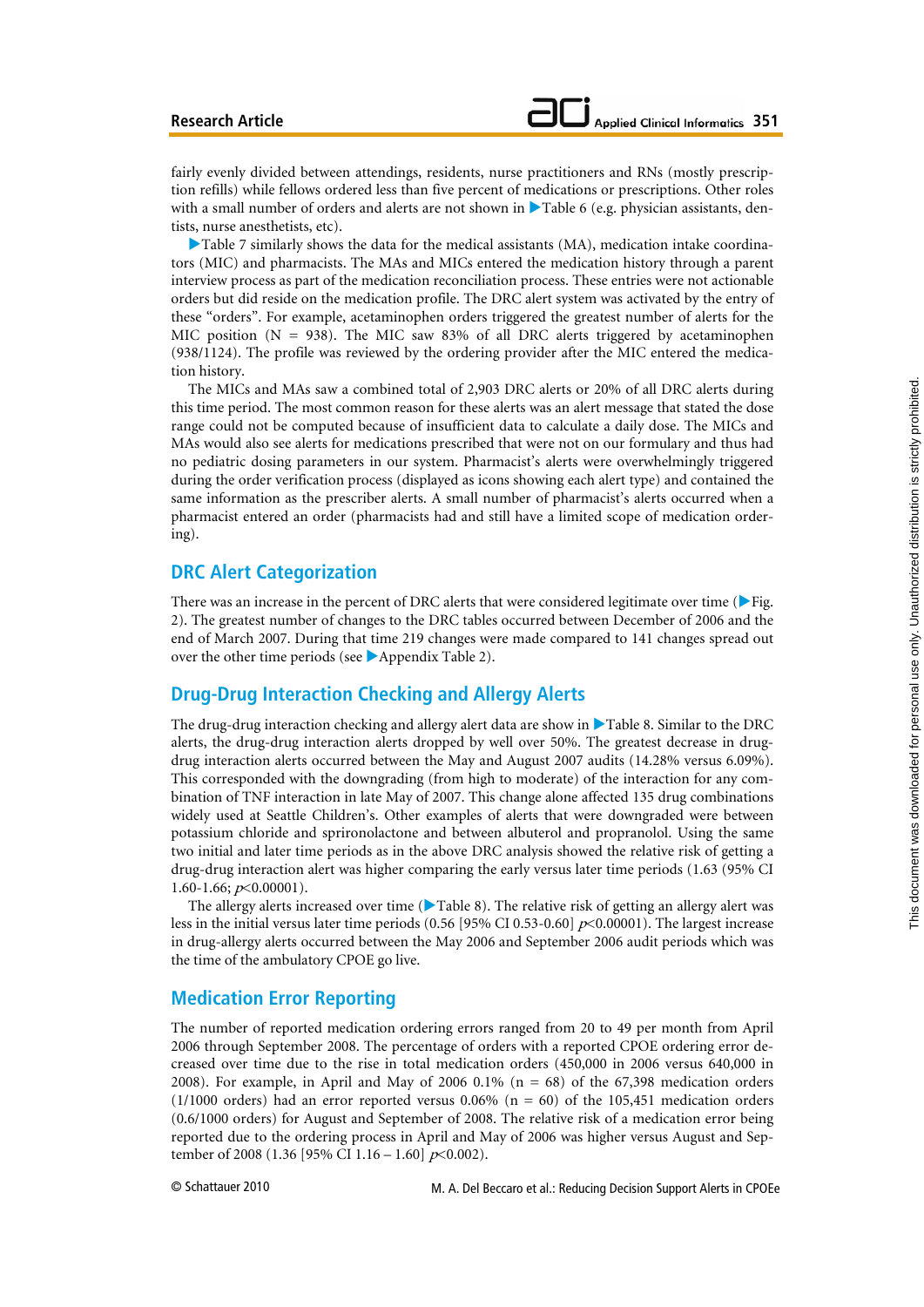## **Discussion**

This study describes the quantity of alerts that occurred during the CPOE process by clinical location, provider type and alert type. We are not aware of any other study in pediatrics of decision support alerts that also shows the incidence of dosing and drug-drug interaction alerts based on medication, practice area or provider type. A Dutch study of drug-drug interaction alerts in an inpatient CPOE system showed a range of 3.0% to 17.2% (adults) and 1.6% to 8.0% (pediatrics) of medication orders triggered an alert across multiple specialties. Their data showed that 10 medications accounted for more than 50% of their drug-drug interaction alerts [21]. Our analysis led to targeted changes to alerts that frequently affected a specific medication, drug-drug interaction or provider role and/or location and gave insight into where to alter the alert parameters. For example the total number of alerts for amphetamine-dextroamphetamine was not in the top twenty of all alerts but was the number one alert for the nurse practitioners. This led to targeted changes in the decision support to lessen the number of alerts seen by the nurse practitioners working in the ambulatory psychiatry clinics. Understanding the MIC workflow in relationship to the medication reconciliation process made it clear that changing the DRC tables for acetaminophen would not yield an important decrease in alerts. If we had only looked at the total DRC alerts for acetaminophen we might have been led down a path of trying to resolve this as a provider ordering issue.

The percentage of orders with a reported error decreased during the study period. However, this study was not designed to capture or analyze medication error reports or to capture all medication ordering errors. Voluntary error reporting tools do not capture all events. We acknowledge this limitation but at the same time the number of reported errors did not increase over time using the same tool despite an overall increase in reporting and complaints and a large increase in total medication orders.

The most significant drops in drug-drug interaction alerts were the result of targeted changes to a large class of immunosuppressive and myelosuppressive drug interaction warnings. In a tertiary care center these are commonly used drug combinations for transplant and oncology patients. While in an isolated scenario it may seem logical to warn a provider about these interactions, these messages would more likely lead to frustration and alert fatigue when seen over and over again. A recent study showed that a tiered approach based on severity of drug-drug interaction alerts was more successful in terms of provider acceptance of alerts [22]. That study found that severe alerts with a hard stop (cancel order or the other conflicting medication) had a higher rate of acceptance than less severe interactions without a hard stop. Our system was not configured with hard stops and only shows the moderate or low severity interactions to the pharmacist. Neither this study nor the above study was designed to measure the safety and quality of hard stops or alert overrides. Future research needs to look at which drug interactions in which settings have the highest risk of injury to the patient. Using this information the decision support software should be tailored to warn in only those circumstances.

Similar arguments can be made for customization of dosing alerts. Dosing alerts should be able to vary by setting. For example the dosing of pain medications intra-operatively by an anesthesiologist should not use the same dose ranges as might occur on an inpatient unit or an ambulatory clinic setting.

The percentage of dosing alerts was higher in the ambulatory setting than in the inpatient settings. The vast majority of the ambulatory medication orders were take home prescriptions. This study also showed the natural history of medication alerts at the time of an implementation of ambulatory CPOE. When the ambulatory specialty clinics went live with CPOE and the electronic prescription writer, there was a spike in alerts. This should be anticipated as users become accustomed to a new process. However, it serves as a reminder that institutions need to account for this learning period and fully support users during implementation or major upgrades.

It is not clear why the percentage of allergy alerts increased and now exceeds drug-drug interaction alerts. The process for entering allergy information was not changed. The percentage of drug allergy alerts increased with the ambulatory CPOE go live and has stayed essentially constant since that time. The exact cause is unknown; however, it is possible that the addition of the ambulatory patients represented a somewhat skewed population. Our ambulatory clinics are all specialty refer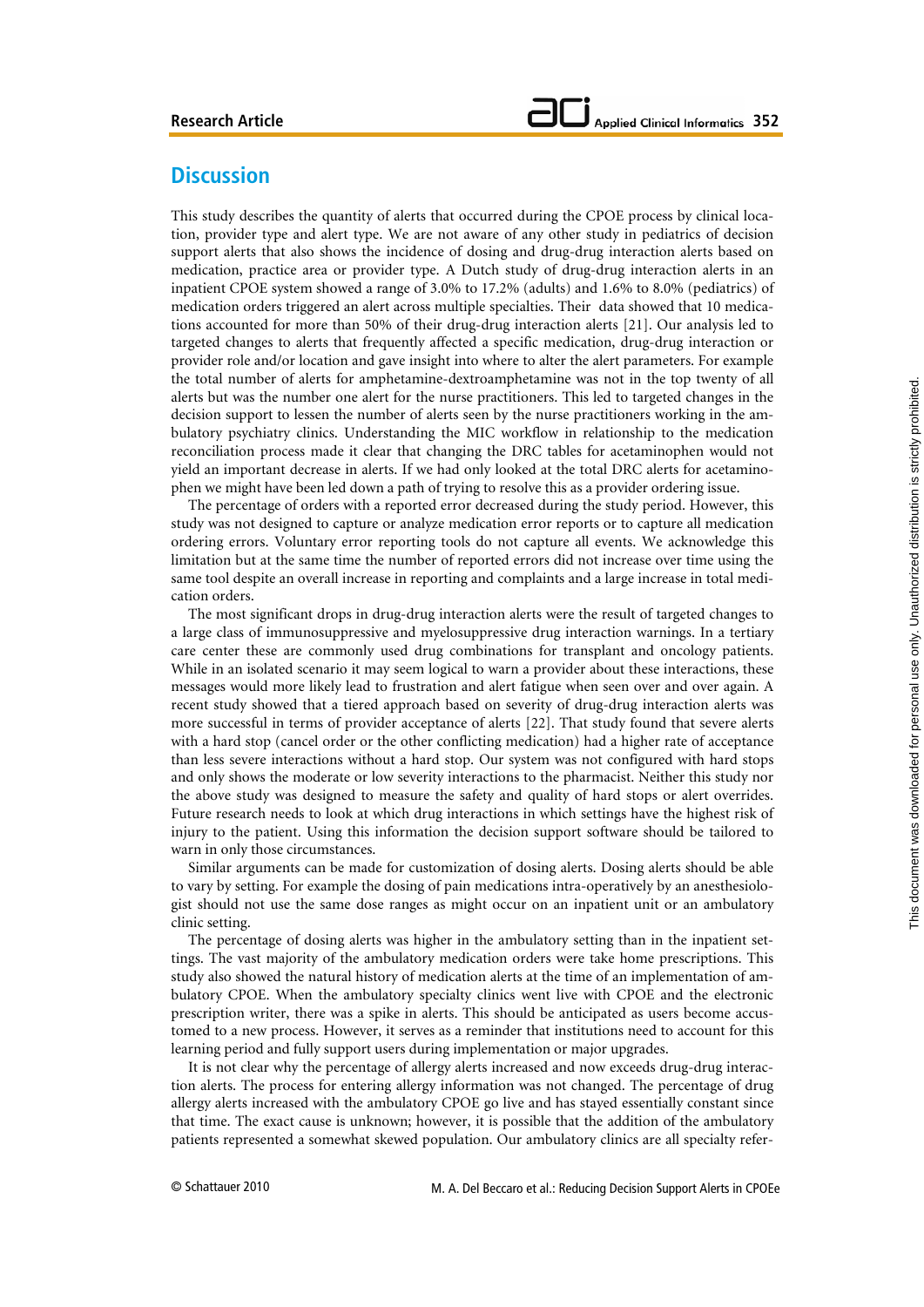ral clinics. Our inpatient units and ED serve both tertiary referral and community pediatric patients. The more chronic nature of illnesses seen in the specialty clinics may predispose these patients to more frequent exposure to medications and a higher chance of developing medication allergies.

This study also showed that despite a huge and successful effort to decrease alerts, a very high percentage of alerts were still ignored. An adult study of a CPOE system with decision support aimed at altering providers to serious drug-drug interactions showed similar issues with over riding of alerts across several adult specialties despite efforts to reduce the number of alerts. When shown the screen shots and texts of alert that were over ridden the providers stated that the "alert well known," "alert not serious," or "alert not needing (additional) action," or that the effects of the combination were monitored or intended. For none of the alerts did all respondents agree that it could be safely turned off hospital-wide" [23]. Our findings are consistent with previous literature and calls into question what alerts are truly valuable [9, 13-15]. Our study was not designed to look at the human factors of alert fatigue or to determine if providers actually consciously choose to ignore alerts versus reflexively clicked through the warnings. This study was designed to describe the frequency of alerts and characterize the clinical setting and provider types that received the alerts. However the lack of improvement in the percentage of alerts that were ignored showed that reducing alerts is not sufficient in itself to improve the user's response to alerts. Perhaps there is a threshold that once exceeded causes alert fatigue and we were unable to get below that threshold. It may also be that the alert message display is poorly designed. Anecdotally, we know from in-depth review of some medication ordering errors at our institution that providers often state they didn't see the alert. For these incidents, the alert log confirmed the exact timing of the provider order and the time the provider overrode the alerts. This desensitization or alert fatigue has been described in other institutions with CPOE [18-19]. There needs to be more research to determine the appropriate minimum threshold of signal to noise in clinical decision support that improves patient safety and decreases alert fatigue. We will continue to revise our system trying to find the correct balance between alerts fatigue and patient safety.

# **Conclusions**

Medication ordering is particularly complex in pediatrics due to factors such as weight and age based dosing and the need for pediatric-specific medication decision support [24]. Achieving the correct balance between decision support alerts and alert fatigue remains an important safety issue and more research in this area is warranted. Institutions who implement CPOE must carefully monitor the number of alerts and adjust the decision support rules in their CPOE systems. Vendors of CPOE and decision support systems need to continue to refine the logic of these systems to assist the provider to make the best judgments without contributing to the safety issues inherent in alert fatigue.

#### **Conflict of Interest**

None of the authors has any conflict of interest to report

#### **Human Subject Approval**

This study was reviewed by Seattle Children's Hospital Institutional Review Board (IRB) and deemed exempt according to federal regulations regarding research involving human subjects. (IRB letter available on request).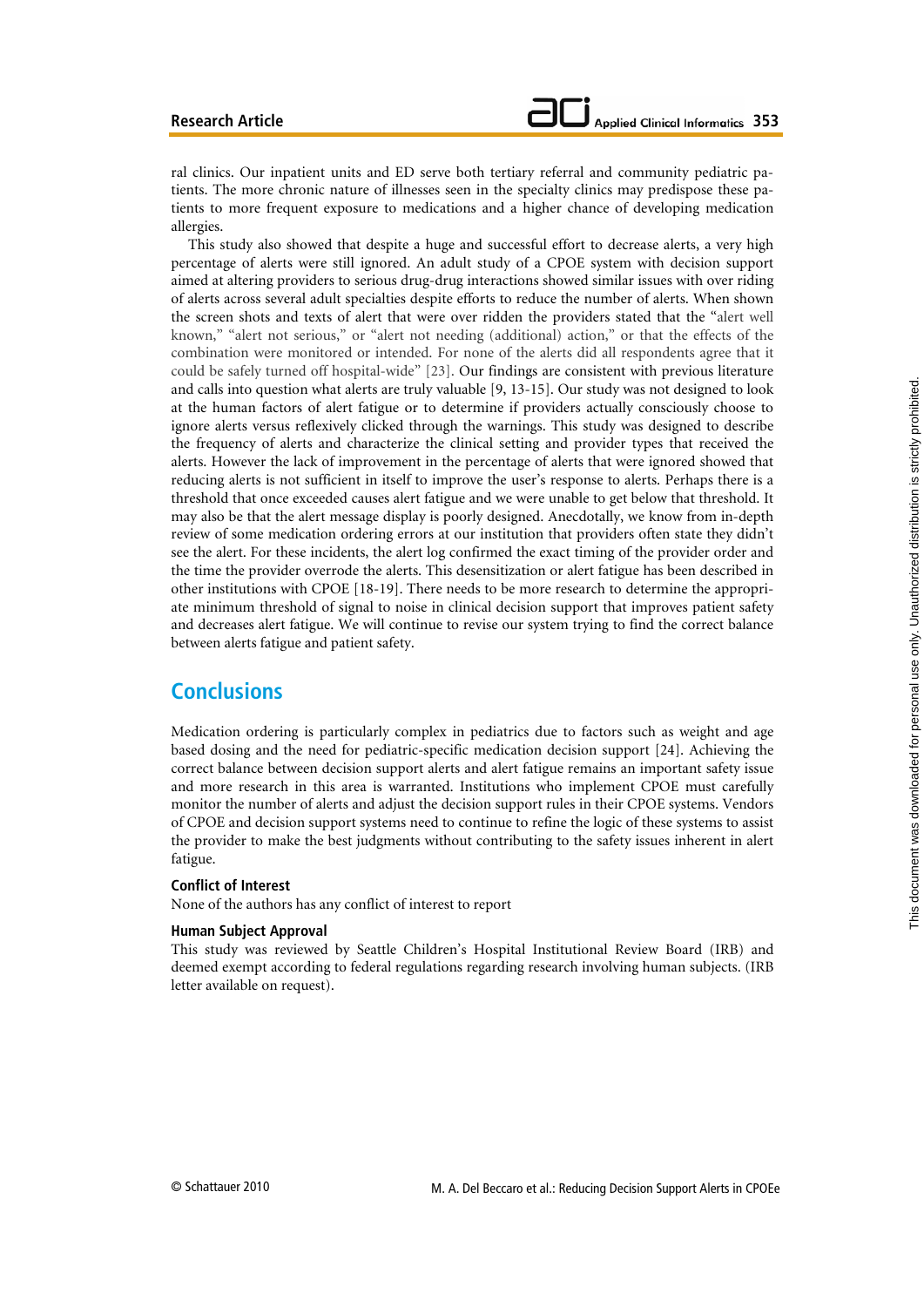



**Fig. 1** Percent of medication orders with a dose range checking (DRC) alert



**Fig. 2** Characterization of alert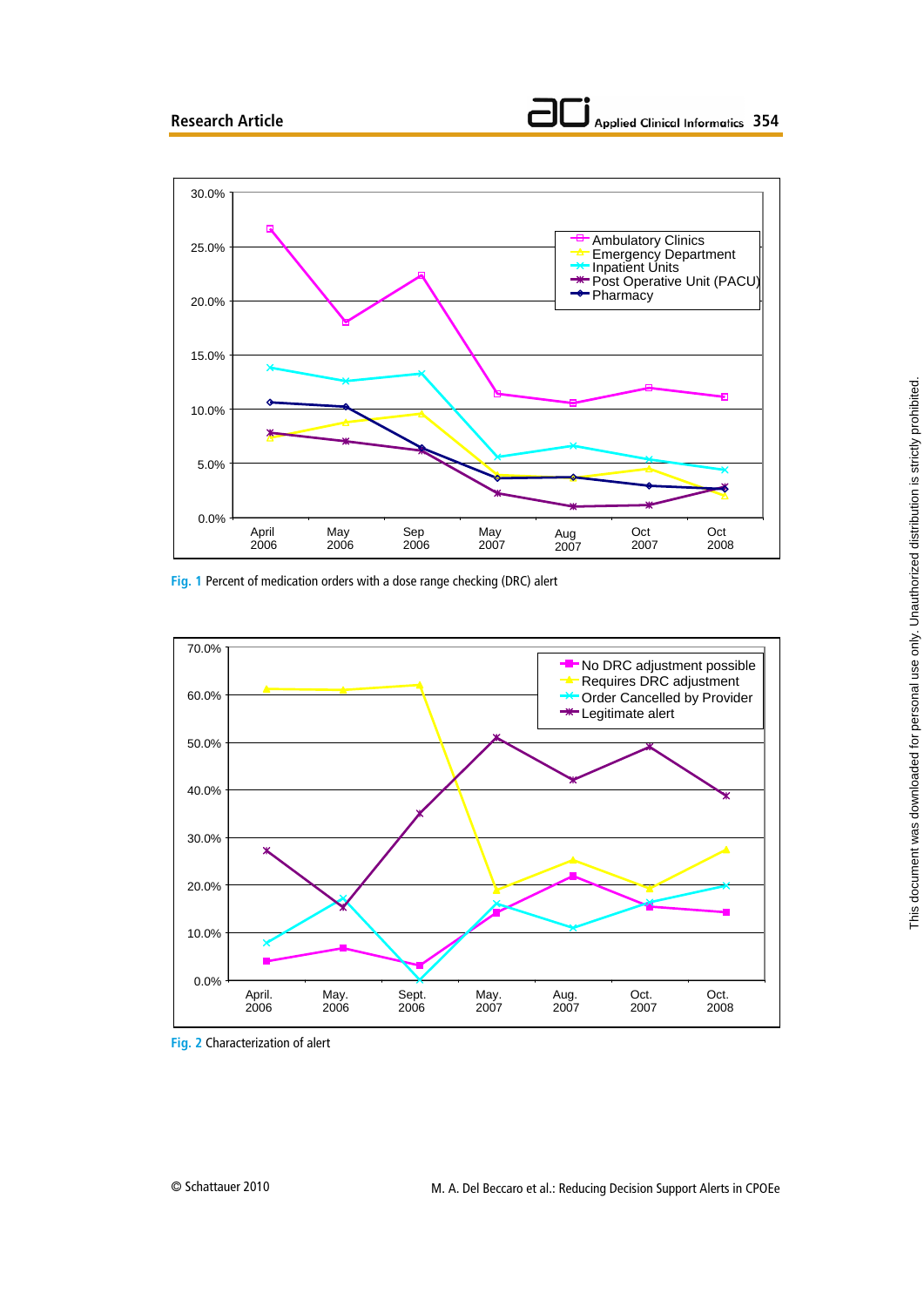#### **Table 1** Dose range checking (DRC) audits

| <b>DRC Audit Time Period</b>       | <b>April</b><br>2006 | May<br>2006                                         | <b>Sept</b><br>2006 | May<br>2007 | Aug<br>2007 | <b>Oct</b><br>2007 | Oct<br>2008 |  |  |  |
|------------------------------------|----------------------|-----------------------------------------------------|---------------------|-------------|-------------|--------------------|-------------|--|--|--|
|                                    |                      | <b>Number or Percentage of Alerts/Clinical Area</b> |                     |             |             |                    |             |  |  |  |
| <b>Ambulatory Clinics</b>          | 525                  | 329                                                 | 1007                | 393         | 367         | 388                | 489         |  |  |  |
| <b>Emergency Department</b>        | 189                  | 232                                                 | 282                 | 130         | 113         | 160                | 98          |  |  |  |
| Inpatient Units                    | 1276                 | 1171                                                | 1215                | 540         | 670         | 520                | 483         |  |  |  |
| Post Operative Care Unit (PACU)    | 236                  | 226                                                 | 193                 | 67          | 39          | 37                 | 118         |  |  |  |
| Pharmacy                           | 1790                 | 1735                                                | 1273                | 697         | 760         | 567                | 635         |  |  |  |
| <b>Total DRC</b>                   | 4016                 | 3693                                                | 3970                | 1827        | 1949        | 1672               | 1823        |  |  |  |
| <b>Total Pharmacy Orders</b>       | 16,820               | 17,018                                              | 19,802              | 19,509      | 20,727      | 19,876             | 24,634      |  |  |  |
| % Alerts for Providers/Med Order   | 13.2%                | 11.5%                                               | 13.6%               | 5.8%        | 5.7%        | 5.6%               | 4.8%        |  |  |  |
| % Alerts for Pharmacist/ Med Order | 10.6%                | $10.2\%$                                            | 6.4%                | 3.6%        | 3.7%        | 2.9%               | 2.6%        |  |  |  |
| <b>Total % Alerts/Med Order</b>    | 23.9%                | 21.7%                                               | 20.0%               | 9.4%        | 9.4%        | 8.4%               | 7.4%        |  |  |  |
| $Med = Medication$                 |                      |                                                     |                     |             |             |                    |             |  |  |  |

**Table 2** Relative risk of receiving a dosing alert at start of interventions versus later

| <b>DRC Audit Period</b>                                   | <b>Early</b><br><b>April - May 2006</b> |                 | Late<br><b>October 2007 &amp;</b><br>2008 |          | <b>Relative Risk (RR)</b><br>Early vs. Late |           |           |
|-----------------------------------------------------------|-----------------------------------------|-----------------|-------------------------------------------|----------|---------------------------------------------|-----------|-----------|
|                                                           |                                         |                 |                                           |          |                                             |           |           |
|                                                           | Alert                                   | <b>No Alert</b> | <b>Alert</b>                              | No Alert | <b>RR</b>                                   | 95% CI    | P         |
| <b>Ambulatory Clinics</b>                                 | 854                                     | 2946            | 877                                       | 6782     | 1.63                                        | 1.54-1.72 | < 0.00001 |
| <b>Emergency Department</b>                               | 421                                     | 4807            | 258                                       | 8262     | 1.69                                        | 1.58-1.80 | < 0.00001 |
| <b>Inpatient Units</b>                                    | 2447                                    | 16.111          | 1003                                      | 19,805   | 1.58                                        | 1.54-1.62 | < 0.00001 |
| <b>Post Operative Unit (PACU)</b>                         | 462                                     | 5788            | 155                                       | 7303     | 1.69                                        | 1.61-1.78 | < 0.00001 |
| Pharmacy                                                  | 3525                                    | 30,313          | 1202                                      | 43,308   | 1.81                                        | 1.78-1.85 | < 0.00001 |
| <b>Total all Prescriber alerts</b>                        | 4184                                    | 29,652          | 2293                                      | 42,152   | 2.40                                        | 2.28-2.52 | < 0.00001 |
| <b>Total all Prescriber and</b><br><b>Pharmacy alerts</b> | 7709                                    | 59,965          | 3495                                      | 85,460   | 1.67                                        | 1.65-1.69 | < 0.00001 |

DRC = Dose Range Check alert, CI = confidence interval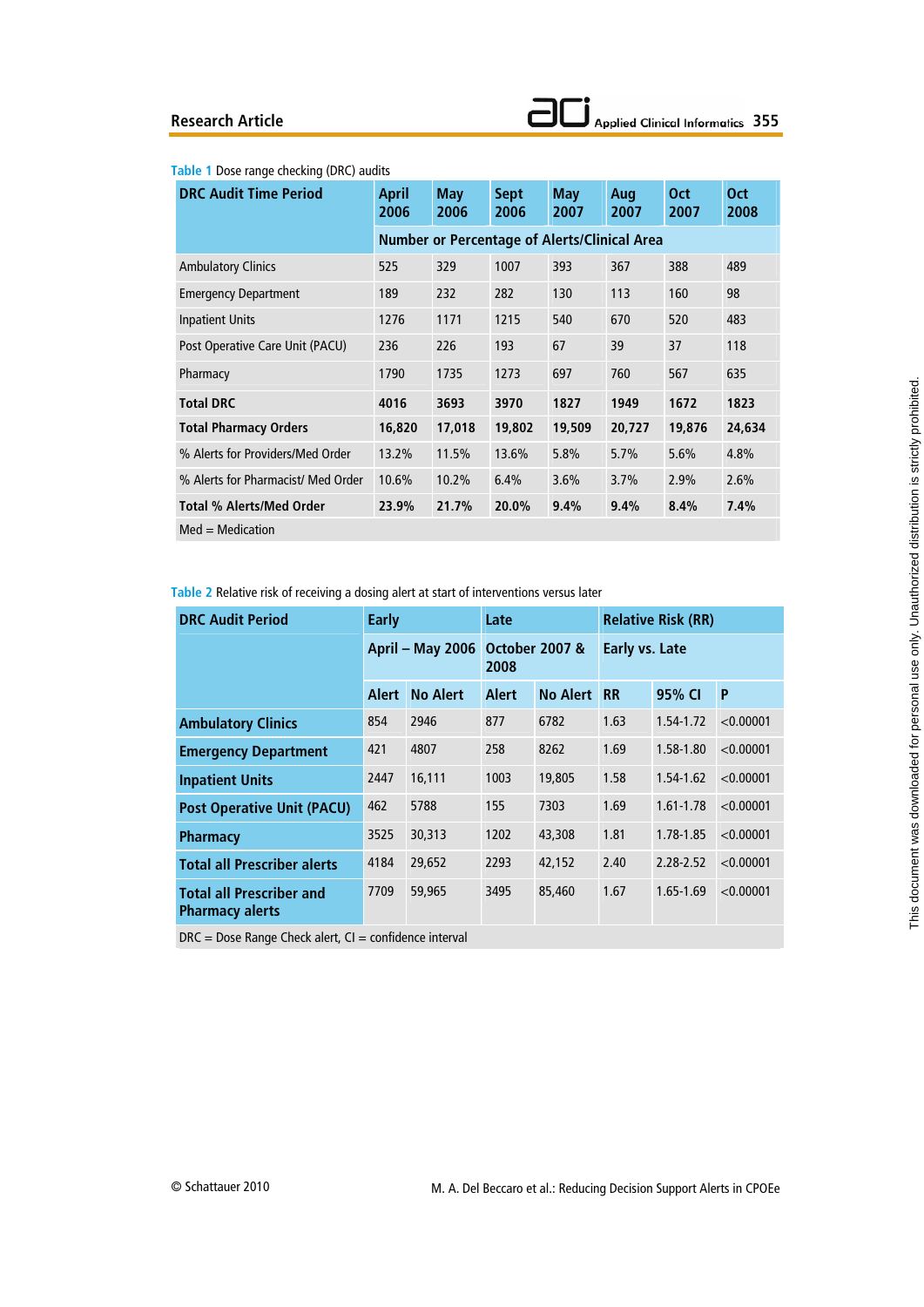|  | Table 3 Top 10 dose range checking (DRC) alerts - April 2006 |  |  |  |
|--|--------------------------------------------------------------|--|--|--|
|--|--------------------------------------------------------------|--|--|--|

| <b>Medication</b>       | April 2006 Audit | May 2007 Audit |
|-------------------------|------------------|----------------|
| Morphine                | 137              | 14             |
| Acetaminophen           | 107              | 23             |
| Lorazepam               | 91               | 20             |
| Ondansetron             | 81               | 27             |
| Lanzoprazole            | 47               | 10             |
| Metoclopramide          | 45               | 2              |
| <b>Tacrolimus</b>       | 41               | 14             |
| Amoxicillin-Clavulanate | 40               | 12             |
| Diazepam                | 40               | 13             |
| Levothyroxine           | 38               | 5              |

Comparison for top 10 medications to trigger a DRC in April 2006 audit and subsequent alerts for same medications in May 2007 audit.

| Table 4 Override rates for dose range checking (DRC) alerts |
|-------------------------------------------------------------|
|-------------------------------------------------------------|

| <b>DRC Audit Period</b>            | <b>April 2006</b>       | <b>May 2006</b> | <b>Sept 2006</b> | <b>May 2007</b> | <b>Aug 2007</b> | Oct 2007 | <b>Oct 2008</b> |  |
|------------------------------------|-------------------------|-----------------|------------------|-----------------|-----------------|----------|-----------------|--|
|                                    | <b>Override Percent</b> |                 |                  |                 |                 |          |                 |  |
| <b>Ambulatory Clinics</b>          | 85.5%                   | 82.7%           | 89.6%            | 88.0%           | 81.7%           | 89.4%    | 87.1%           |  |
| <b>Emergency Depart-</b><br>ment   | 79.9%                   | 77.2%           | 75.2%            | 82.3%           | 79.6%           | 70.6%    | 75.5%           |  |
| <b>Inpatient Units</b>             | 85.5%                   | 83.3%           | 84.0%            | 86.5%           | 83.6%           | 84.8%    | 86.5%           |  |
| Post Operative Care<br>Unit (PACU) | 65.7%                   | 73.0%           | 83.4%            | 74.6%           | 79.5%           | 54.1%    | 66.9%           |  |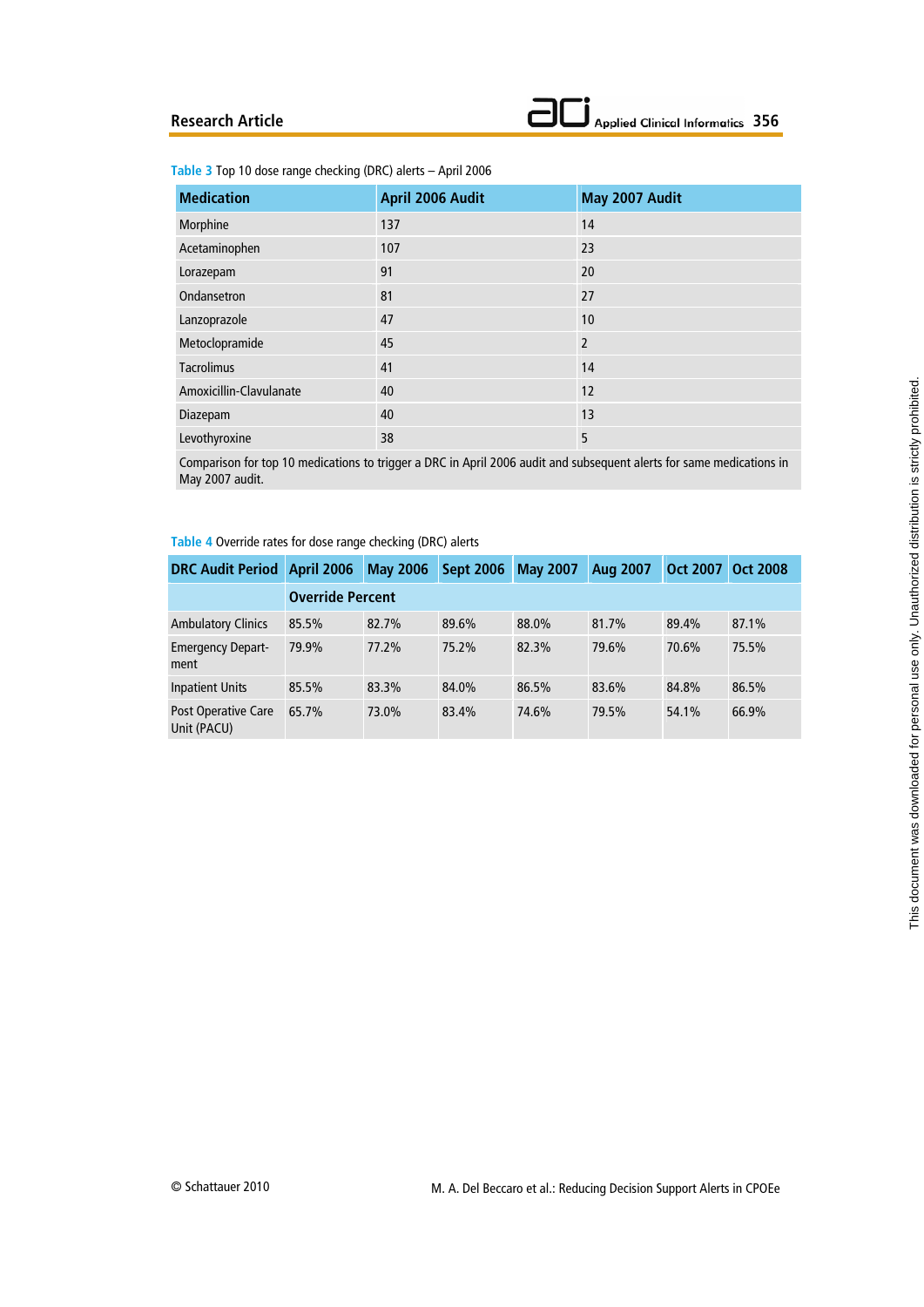**Table 5** Dose range checking (DRC) alerts by medication type

| <b>Medication Order Name</b>  | <b>Order Total</b> | <b>Alerts</b> | % Alerts per Order |
|-------------------------------|--------------------|---------------|--------------------|
| acetaminophen                 | 12,329             | 1124          | 9.1%               |
| levetiracetam                 | 681                | 489           | 71.8%              |
| albuterol                     | 4481               | 361           | 8.1%               |
| ibuprofen                     | 3643               | 300           | 8.2%               |
| pantoprazole                  | 344                | 218           | 63.4%              |
| sulfamethoxazole-trimethoprim | 1078               | 214           | 19.9%              |
| vancomycin                    | 712                | 210           | 29.5%              |
| amoxicillin-clavulanate       | 748                | 209           | 27.9%              |
| acetaminophen-hydrocodone     | 285                | 196           | 68.8%              |
| ketorolac                     | 671                | 188           | 28.0%              |
| diazepam                      | 576                | 175           | 30.4%              |
| mycophenolate mofetil         | 371                | 175           | 47.2%              |
| ergocalciferol                | 221                | 165           | 74.7%              |
| ranitidine                    | 1202               | 165           | 13.7%              |
| methylPREDNISolone            | 995                | 156           | 15.7%              |
| methotrexate                  | 714                | 153           | 21.4%              |
| gentamicin                    | 444                | 148           | 33.3%              |
| fluticasone                   | 593                | 145           | 24.5%              |
| morphine                      | 5916               | 137           | 2.3%               |
| topiramate                    | 248                | 134           | 54.0%              |
| piperacillin-tazobactam       | 331                | 133           | 40.2%              |
| ondansetron                   | 6800               | 129           | 1.9%               |
| sirolimus                     | 156                | 125           | 80.1%              |
| amphetamine-dextroamphetamine | 403                | 123           | 30.5%              |
| omeprazole                    | 248                | 122           | 49.2%              |
| oxyCODONE                     | 3696               | 120           | 3.2%               |
| methylphenidate               | 795                | 119           | 15.0%              |
| calcium GLUConate             | 283                | 115           | 40.6%              |
| diphenhydrAMINE               | 3535               | 113           | 3.2%               |
| glycopyrrolate                | 101                | 113           | 111.9%             |
| hydrocortisone                | 513                | 110           | 21.4%              |
| sodium chloride               | 111                | 107           | 96.4%              |
| acetaminophen-codeine         | 1318               | 104           | 7.9%               |
| enoxaparin                    | 286                | 103           | 36.0%              |
| heparin                       | 346                | 102           | 29.5%              |

For orders with > 100 alerts from November 1st, 2008 through January 31st, 2009

 $% =$  total alerts/orders for each medication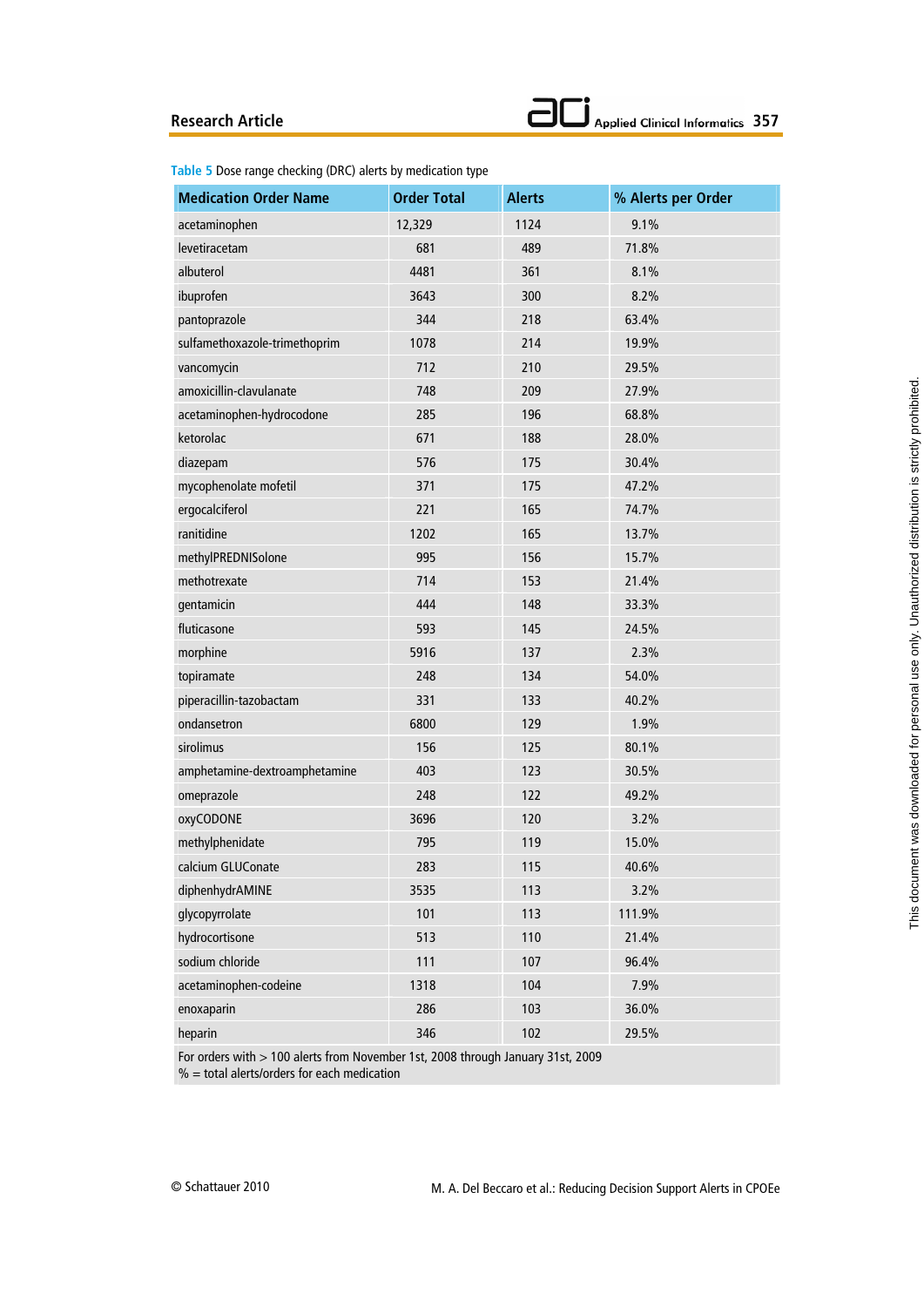r

**Table 6** Dose range checking (DRC) alerts by ordering provider role – top 20 DRC alerts

| <b>Attending Total Alerts Medica-</b><br>tion | 1517 Alerts | <b>Resident Total Alerts Medication</b>    | 3297 Alerts |
|-----------------------------------------------|-------------|--------------------------------------------|-------------|
| amoxicillin-clavulanate                       | 85          | I evetiracetam                             | 155         |
| acetaminophen                                 | 50          | Vancomycin                                 | 81          |
| sulfamethoxazole-trimethoprim                 | 48          | Acetaminophen                              | 79          |
| amoxicillin                                   | 44          | Diazepam                                   | 74          |
| cefazolin                                     | 44          | Pantoprazole                               | 68          |
| ketorolac                                     | 34          | Fluticasone                                | 62          |
| levetiracetam                                 | 34          | Acetaminophen-codeine                      | 61          |
| albuterol                                     | 31          | Gentamicin                                 | 59          |
| ibuprofen                                     | 31          | Ketorolac                                  | 55          |
| topiramate                                    | 29          | Ondansetron                                | 55          |
| ondansetron                                   | 26          | Oxycodone                                  | 54          |
| sirolimus                                     | 26          | Ibuprofen                                  | 52          |
| omeprazole                                    | 24          | sodium chloride                            | 51          |
| fluticasone                                   | 22          | Acetaminophen-hydrocodone                  | 48          |
| oxycodone                                     | 22          | Morphine                                   | 48          |
| methotrexate                                  | 21          | diphenhydrAMINE                            | 45          |
| methylPREDNISolone                            | 21          | albuterol                                  | 43          |
| ranitidine                                    | 20          | piperacillin-tazobactam                    | 43          |
| clonidine                                     | 19          | ranitidine                                 | 43          |
| methylphenidate                               | 19          | glycopyrrolate                             | 42          |
| <b>Fellow Total Alerts Medication</b>         | 634 Alerts  | <b>Nurse Practitioner Total Medication</b> | 786 Alerts  |
| pantoprazole                                  | 30          | amphetamine-dextroamphetamine              | 61          |
| levetiracetam                                 | 27          | methylphenidate                            | 58          |
| methylPREDNISolone                            | 23          | levetiracetam                              | 33          |
| fentanyl                                      | 21          | ranitidine                                 | 27          |
| mycophenolate mofetil                         | 21          | sulfamethoxazole-trimethoprim              | 22          |
| warfarin                                      | 21          | diazepam                                   | 20          |
| calcium gluconate                             | 20          | esomeprazole                               | 20          |
| sodium ferric gluconate                       | 16          | omeprazole                                 | 20          |
| paricalcitol                                  | 14          | topiramate                                 | 19          |
| omeprazole                                    | 12          | amoxicillin-clavulanate                    | 17          |
| sirolimus                                     | 12          | tacrolimus                                 | 16          |
| ergocalciferol                                | 11          | meloxicam                                  | 14          |
| methotrexate                                  | 11          | midazolam                                  | 14          |
| amlodipine                                    | 9           | oxcarbazepine                              | 12          |
| ketorolac                                     | 9           | carbamazepine                              | 11          |
| voriconazole                                  | 9           | diphenhydrAMINE                            | 11          |
| calcium carbonate                             | 8           | ondansetron                                | 11          |
| fluconazole                                   | 8           | risperidone                                | 11          |

© Schattauer 2010

M. A. Del Beccaro et al.: Reducing Decision Support Alerts in CPOEe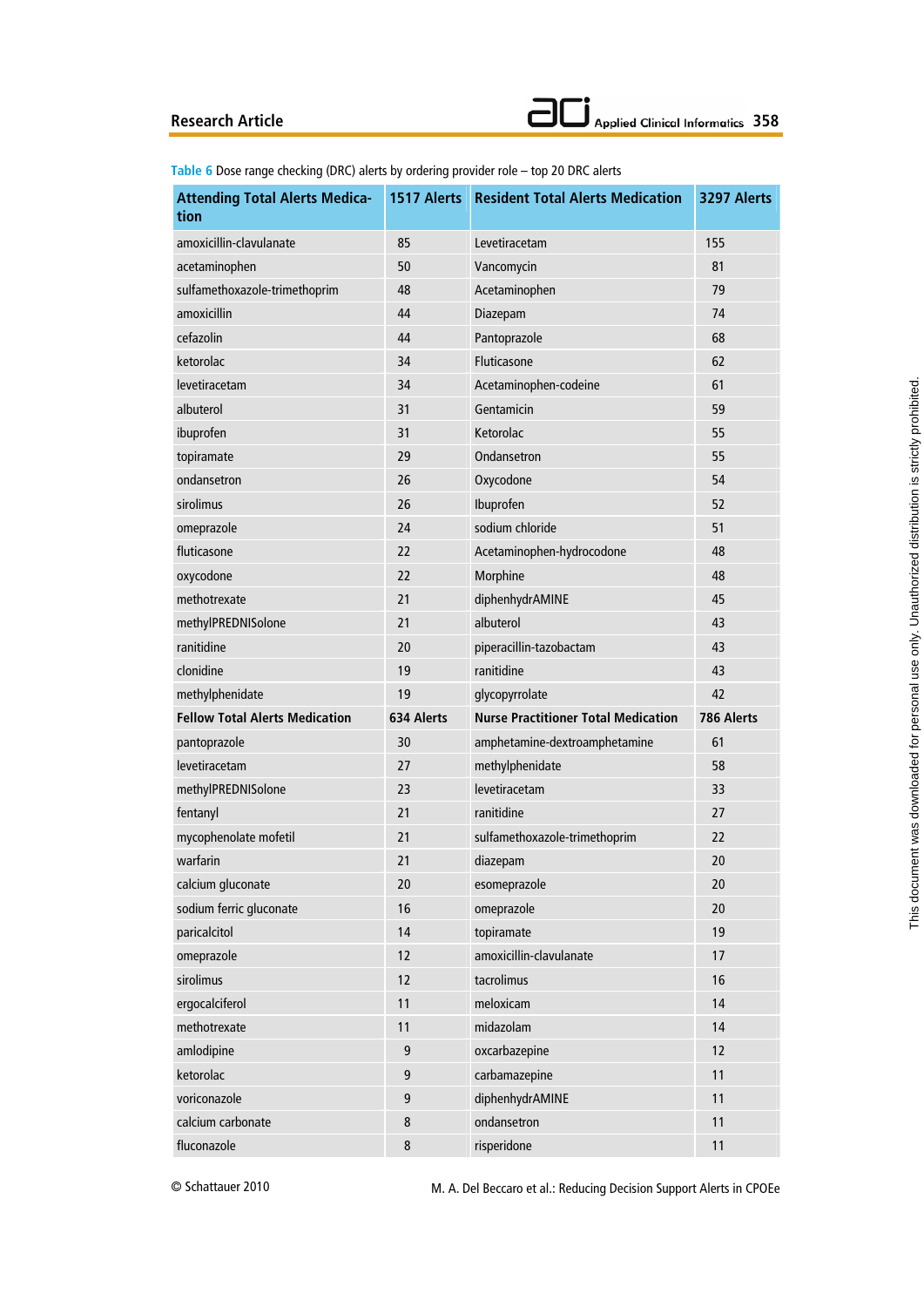|  | Applied Clinical Informatics 359 |  |
|--|----------------------------------|--|
|  |                                  |  |

| tion                                                               |  | Attending Total Alerts Medica- 1517 Alerts Resident Total Alerts Medication 3297 Alerts |    |  |  |  |  |
|--------------------------------------------------------------------|--|-----------------------------------------------------------------------------------------|----|--|--|--|--|
| micafungin                                                         |  | citalopram                                                                              | 10 |  |  |  |  |
| morphine                                                           |  | clonidine                                                                               | 10 |  |  |  |  |
| Audit results and Mauchen 1st, 2000 there will be comed 21st, 2000 |  |                                                                                         |    |  |  |  |  |

Audit period November 1st, 2008 through January 31st, 2009

#### **Table 7** Dose range checking (DRC) alerts by non-ordering provider role – top 20 DRC alerts

| 193<br>110 |
|------------|
|            |
|            |
| 108        |
| 94         |
| 87         |
| 82         |
| 77         |
| 76         |
| 73         |
| 68         |
| 65         |
| 65         |
| 64         |
| 57         |
| 57         |
| 51         |
| 51         |
| 49         |
| 42         |
| 42         |
|            |

MIC = Medication Intake Coordinator; Audit period November 1st, 2008 through January 31st, 2009

#### **Table 8** Drug-drug and allergy alert data (percent of orders triggering an alert)

| <b>Audit Period</b>        | <b>April</b><br>2006                  | May<br>2006 | <b>Sept</b><br>2006 | May<br>2007 | Aug 2007 Oct 2007 |          | <b>Oct 2008</b> |  |
|----------------------------|---------------------------------------|-------------|---------------------|-------------|-------------------|----------|-----------------|--|
|                            | Percent of Orders Triggering an Alert |             |                     |             |                   |          |                 |  |
| Drug-Drug Alerts           | 13.45%                                | 12.63%      | 14.66%              | 14.28%      | 6.09%             | $5.09\%$ | 4.82%           |  |
| <b>Drug Allergy Alerts</b> | 2.58%                                 | 1.80%       | 5.89%               | 5.88%       | 4.86%             | 4.68%    | 5.42%           |  |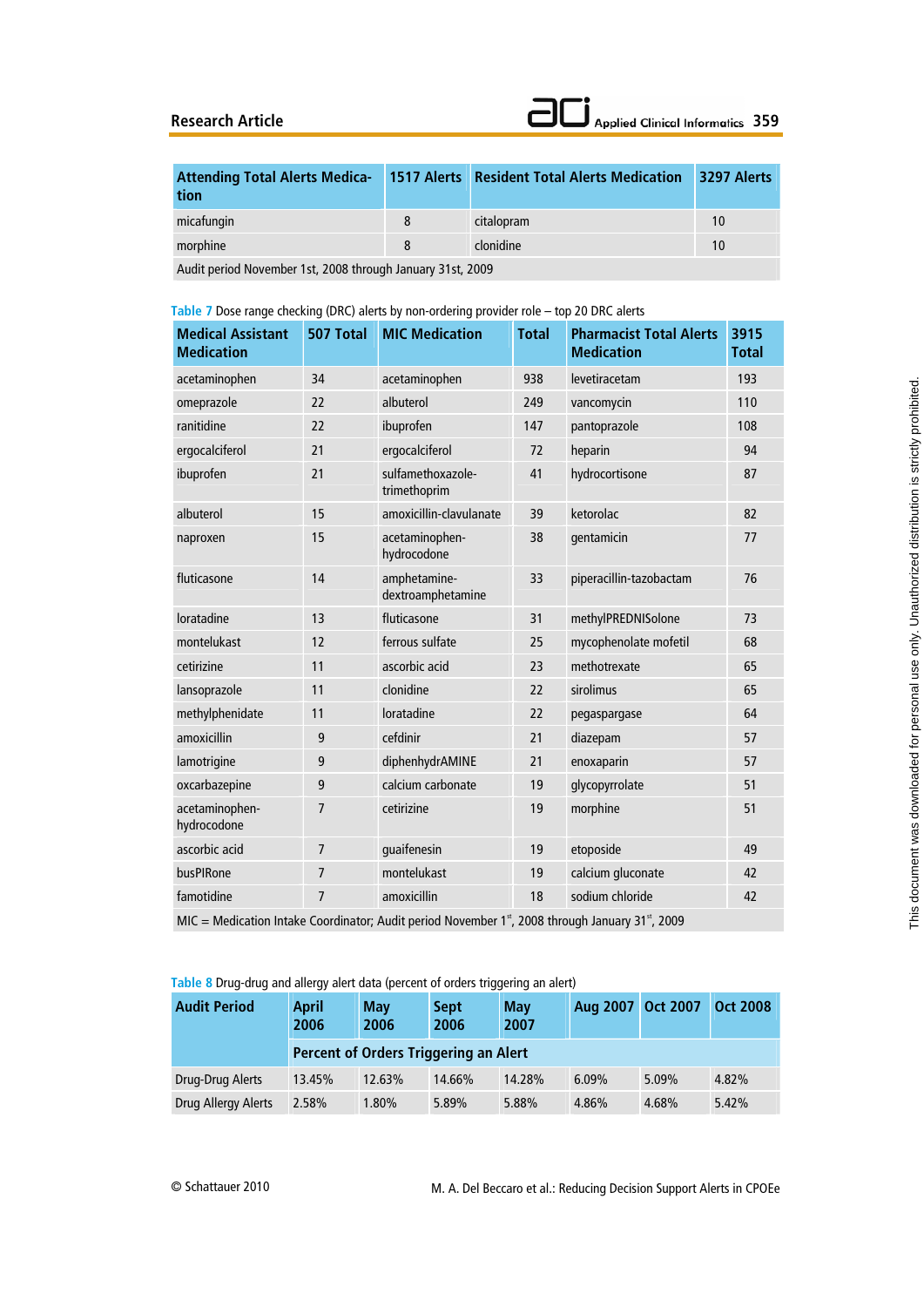# **References**

- 1. Kohn LT, Corrigan JM, Donaldson MS, eds. To Err Is Human: Building a Safer Health System. Institute of Medicine Committee on Quality Health Care in America. Washington DC: National Academy Press; 1999.
- 2. Leapfrog Group. Leapfrog hospital survey results. Available at: www.leapfroggroup.org/for\_hospitals/leapfrog\_safety\_practices/cpoe.
- 3. Fortescue EB et al. Prioritizing strategies for preventing medication errors and adverse drug events in pediatric inpatients. Pediatrics 2003; 111: 722–729.
- 4. King WJ et al. The effect of computerized physician order entry on medication errors and adverse drug events in pediatric inpatients. Pediatrics 2003; 112: 506–509.
- 5. Potts AL et al. Computerized physician order entry and medication errors in a pediatric critical care unit. Pediatrics 2004; 113: 59–63.
- 6. Holdsworth MT et al. The effect of computerized prescriber order entry on the incidence of adverse drug events in pediatric inpatients. Pediatrics 2007; 120: 1058–1066.
- 7. Galanter WL, Polikiatis A, Didomenico RJ. A trial of automated safety alerts for inpatient digoxin use with computerized physician order entry. JAMIA 2004: 11; 270–277.
- 8. Galanter WL, Didomenico RJ, Polikiatis A. A trial of automated decision support alerts for contraindicated medications using computerized physician order entry. JAMIA 2005; 12: 269–274.
- 9. Steele AW et al. The effect of automated alerts on provider ordering behavior in an outpatient setting. PLoS Med. 2005; 2(9): e255. Epub 2005 Sep 6. online at www.plosmedicine.org.
- 10. Evans RS et al. Improving empiric antibiotic selection using computer decision support. Arch Intern Med 1994; 154(8): 878–884.
- 11. Smith DH et al. The impact of prescribing safety alerts for elderly persons in an electronic medical record. Arch Intern Med 2006; 166: 1098–1104
- 12. Kaushal R, Shojania KG, Bates DW. Effects of computerized physician order entry and clinical decision support systems on medication safety. A systematic review. Arch Intern Med 2003; 163: 1409–1416.
- 13. van der Sijs H, Aarts J, Vulto A, Berg M. Overriding of drug safety alerts in computerized physician order entry. JAMIA 2006; 13: 138–147.
- 14. Killelea BK, Kaushal R, Cooper M, Kuperman GJ. To what extent do pediatricians accept computer-based dosing suggestions? Pediatrics 2007; 119; e69–e75.
- 15. Judge J et. al. Prescribers' responses to alerts during medication ordering in the long term care setting. JAMIA 2006; 13: 285–390.
- 16. Lin CP et al. Evaluating clinical decision support systems: Monitoring CPOE order check override rates in the Department of Veterans Affairs' computerized patient record system. JAMIA 2008; 15: 620–626.
- 17. Isaac T et al. Overrides of medication alerts in ambulatory care. Arch Int Med 2009; 169(3): 305–311.
- 18. Ash JS et al. The extent and importance of unintended consequences related computerized provider order entry. JAMIA 2007; 14: 415–423.
- 19. Glassman PA et al. Exposure to automated drug alerts over time: effects on clinicians' knowledge and perceptions. Med Care 2006; 44(3): 250–256.
- 20. Reichley RM et al. Implementing a commercial rule base as a medication order safety net. JAMIA 2005; 12: 383–389.
- 21. Zwart-van Rijkom JEF et al. Frequency and nature of drug–drug interactions in a Dutch university hospital. Br J Clin Pharmacol 2009; 68: 2: 187–193.
- 22. Paterno MD et. al. Tiering drug-drug interaction alerts by severity increases compliance rates. JAMIA 2009; 16: 40–46.
- 23. van der Sijs H et al. Turning off frequently overridden drug alerts: limited opportunities for doing it safely. JAMIA 2008; 15: 439–448.
- 24. Kim GR, Lehmann C and the Council on Clinical Information Technology. Pediatric aspects of inpatient health information technology systems. Pediatrics 2008; 122: e1287–296.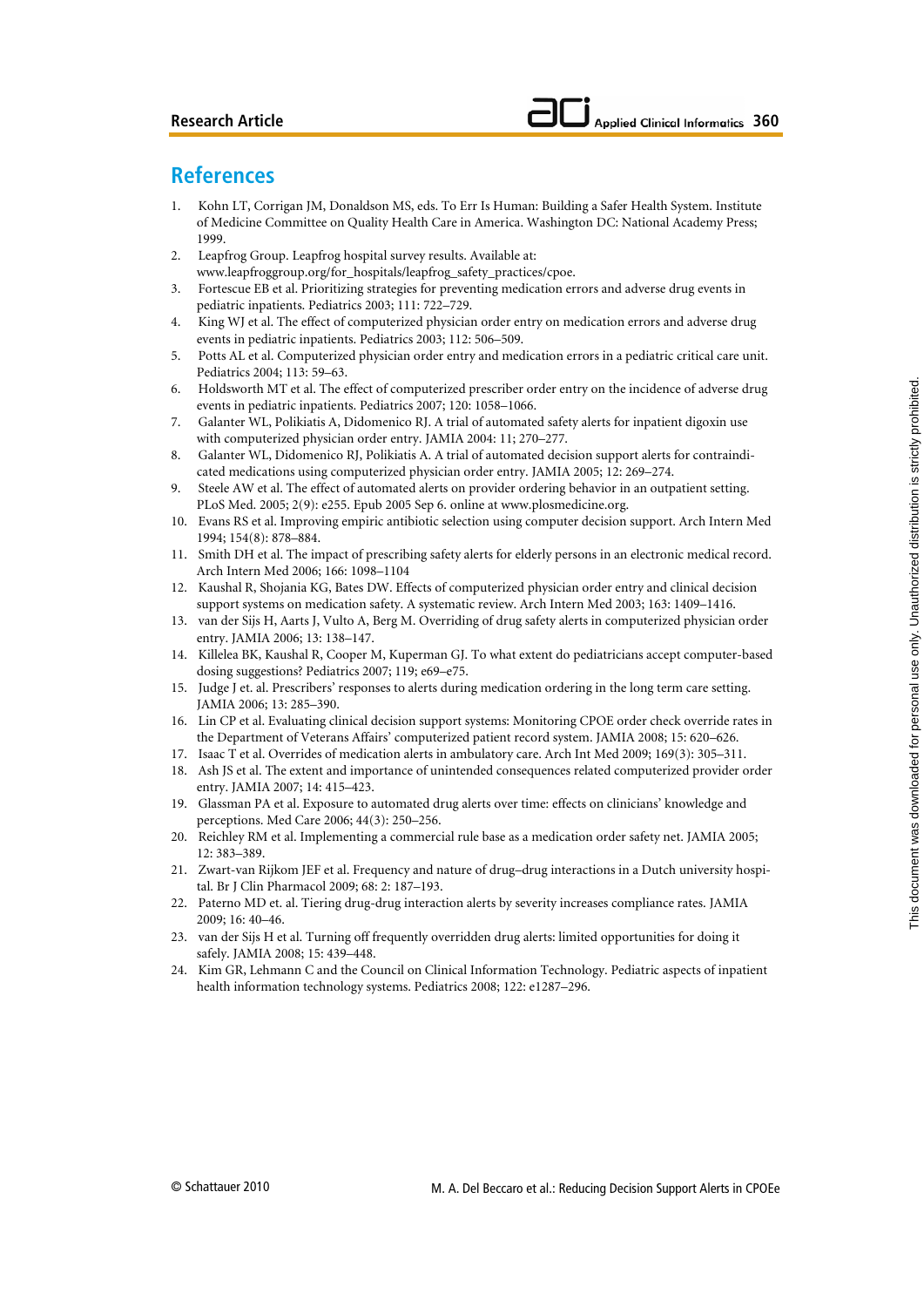# **Appendix**

**Appendix Table 1** Changes to the drug interaction table

#### **Drug-drug Interactions Changed from Severe to Moderate**

- amiodarone bisacodyl
- potassium sparing diuretic potassium salt
- allopurinol mercaptopurine
- anticoagulant alteplase
- aminoglycosides neuromuscular blockers
- amikacin neomycin
- amikacin gentamicin
- furosemide amikacin
- aminoglycosides bacitracin
- indomethacin aspirin
- ibuprofen aspirin
- ampicillin methotrexate
- methotrexate amoxicillin
- amiodarone senna
- vitamin D or vitamin D analogs multivitamin preparations
- aminoglycosides neuromuscular blockers
- metolazone linezolid
- zonisamide aripiprazole
- drugs with anticholinergic activity potassium chloride
- bupropion triamcinolone

#### **Downgrade severity of interaction between TNF-blockers and immunosuppressive/myelosupressive agents. Affects 135 drug interaction pairs.**

- spironolactone potassium chloride
- propranolol albuterol
- methotrexate etanercept
- valproic acid lamotrigine
- ibuprofen ketorolac
- lamotrigine divalproex
- gentamicin furosemide
- methotrexate sulfamethoxazole-trimethoprim